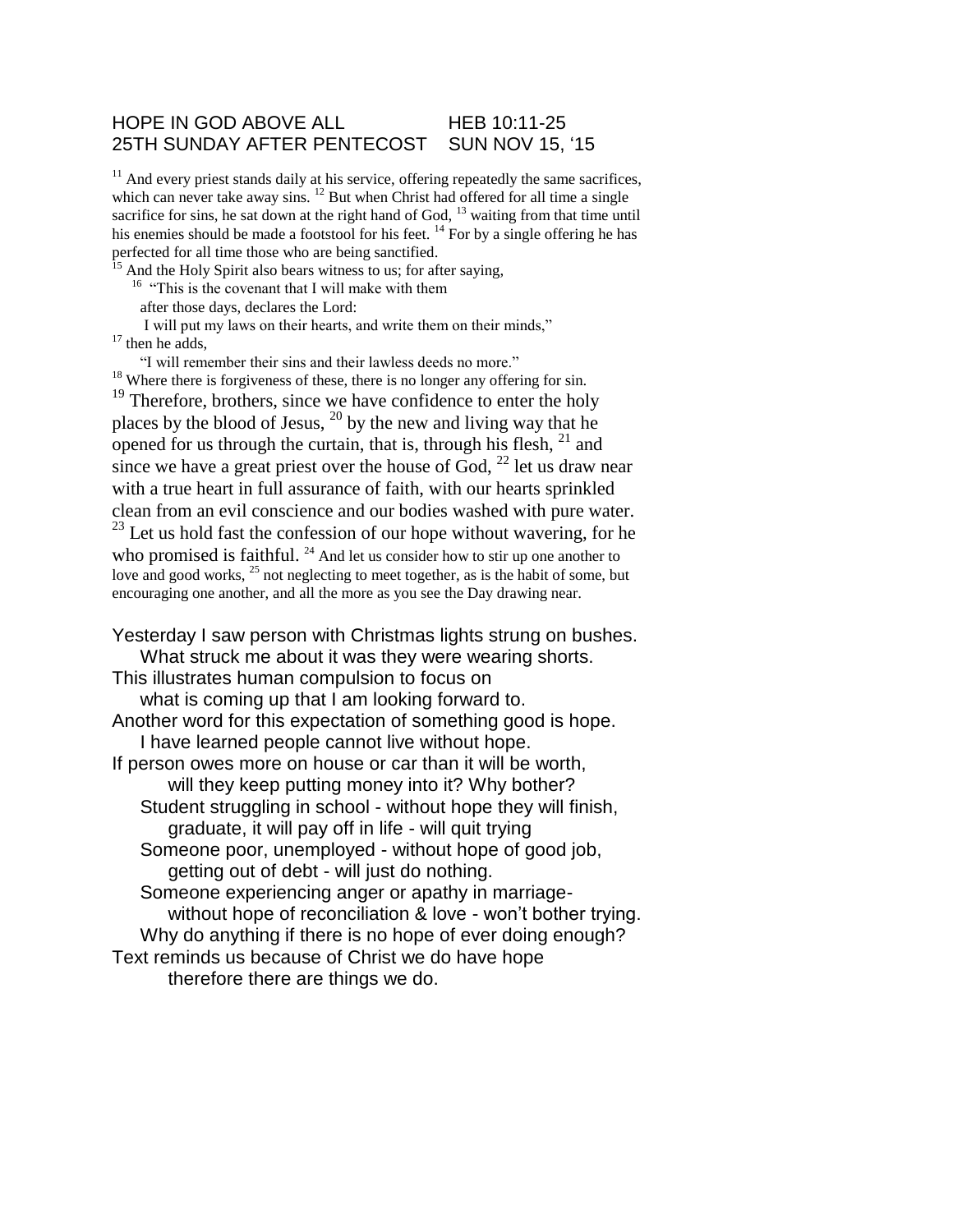And we make plans for good things we look forward to doing because without a plan we still tend to do nothing. This is why today we make plans for spiritual life, because:

## WE HAVE HOPE IN JESUS' COMPLETE CLEANSING WE HELP EACH OTHER LIVE IN LOVE TOGETHER WE HOLD ON TO GOD'S FAITHFUL PROMISES

## WE HAVE HOPE IN JESUS' COMPLETE CLEANSING

<sup>11</sup> And every priest stands daily at his service, offering repeatedly the same sacrifices, which can never take away sins. <sup>12</sup> But when Christ had offered for all time a single sacrifice for sins, he sat down at the right hand of God, <sup>13</sup> waiting from that time until his enemies should be made a footstool for his feet.  $^{14}$  For by a single offering he has perfected for all time those who are being sanctified.

And the Holy Spirit also bears witness to us; for after saying, <sup>16</sup> "This is the covenant that I will make with them after those days, declares the Lord:

I will put my laws on their hearts, and write them on their minds,"  $17$  then he adds,

"I will remember their sins and their lawless deeds no more."  $18$  Where there is forgiveness of these, there is no longer any offering for sin.

If you had busy day yesterday, raking leaves, washing windows, cleaning house, shopping,

what did you look forward to doing? Sit down & put feet up. This is what text pictures Jesus doing in v. 12,

in contrast to O.T. priests in v 11 constantly standing up, because he kept offering same sacrifices over and over, with no hope of ever being done cleaning up mess of sin. But Jesus sits down at right hand of God.

This is sign he is all done because his one sacrifice of self on cross was enough to take away all sin forever.

We hope in God above all things because

even if no guarantee things will ever improve in this world, no guarantee our work will ever accomplish anything, we always live and work with confident hope of the good

God himself is doing because of what Jesus has done. Text shows that while work is finished, results keep going on.

v. 13 says Jesus puts his feet up, even while still waiting for all his enemies to be put under his feet.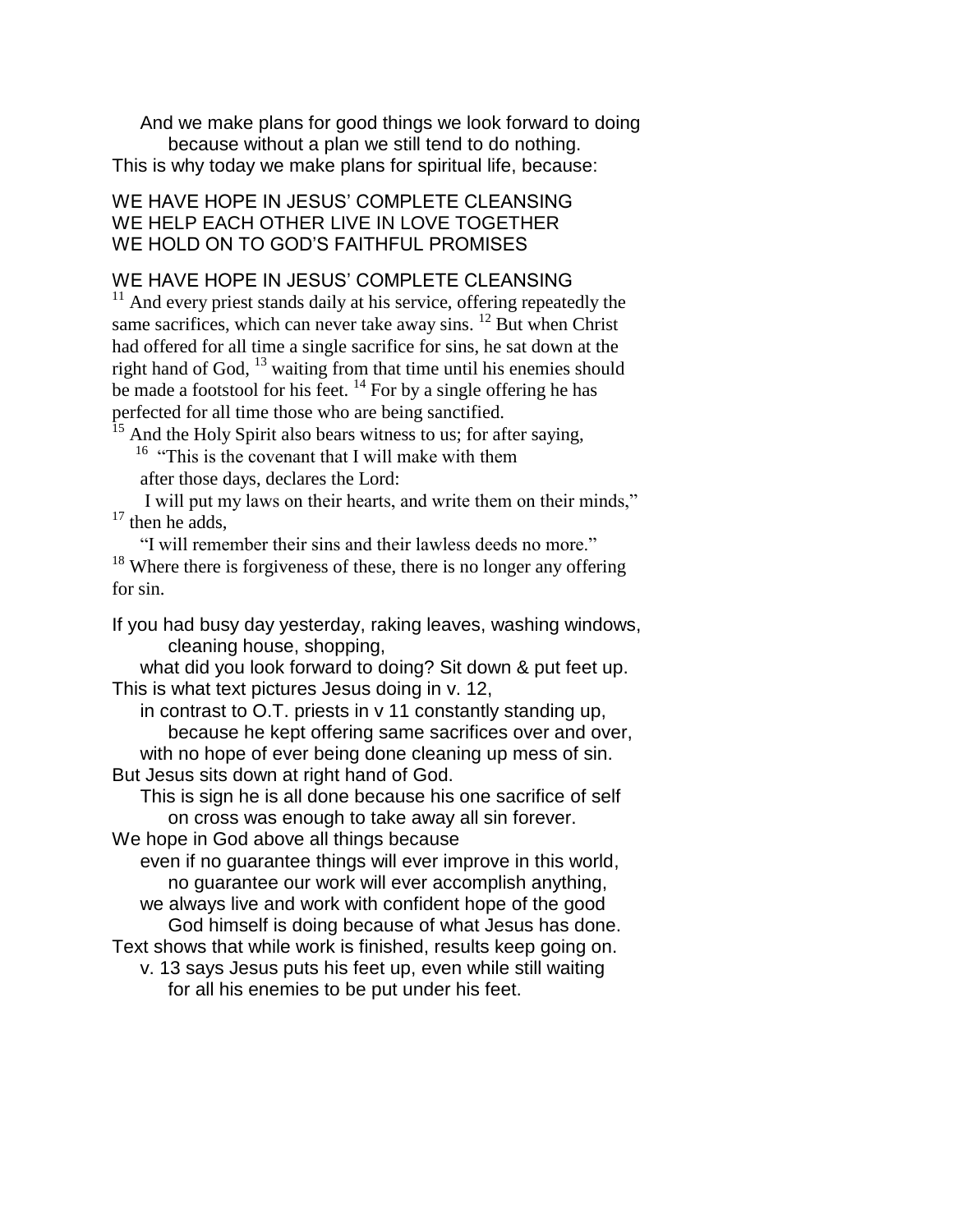This world is still full of sin, suffering, sickness, death, but because of what Jesus has finished doing, they are all coming to an end. Satan may keep kicking but it is futile, he is already pinned. No matter how he shakes fist, he only rattles his chains. In our own personal lives are ongoing results of Jesus' deed. v. 14 says we have been made perfect forever by grace but are still being sanctified in our behavior. Jesus has taken way all the thistles our sins with forgiveness but this forgiveness is still working to take away the scars of sin and seeds that continue to sprout as long as we live in this body. You might say the operation is a success but now we continue rehabilitation therapy. So v. 16 says, he puts his laws on our hearts and minds because he remembers our lawless deeds no more. Since Jesus has finished keeping whole law for us we are free from burden & punishment of the law It is because of the hope of freedom this gives us that now obeying God is on our hearts and minds which means we freely desire and choose to do it. Instead of hopeless despair that says, "Why try if we are doomed anyway?" or foolish false faith which says, "Why bother if we are forgiven anyway?" Confident hope says, as Paul wrote to the Corinthians, "thanks be to God, who gives us the victory through our Lord Jesus Christ. Therefore, my beloved brothers, be steadfast, immovable, always abounding in the work of the Lord, knowing that in the Lord your labor is not in vain." (1 Cor. 15:57f)

It is because of this hope that

WE HELP EACH OTHER LIVE IN LOVE TOGETHER

<sup>24</sup> And let us consider how to stir up one another to love and good works, <sup>25</sup> not neglecting to meet together, as is the habit of some, but encouraging one another, and all the more as you see the Day drawing near.

The day is drawing near. That is not talking about how many shopping days until Christmas but about Jesus coming again to fulfill all our hopes. Without hope, we can't manage to do anything.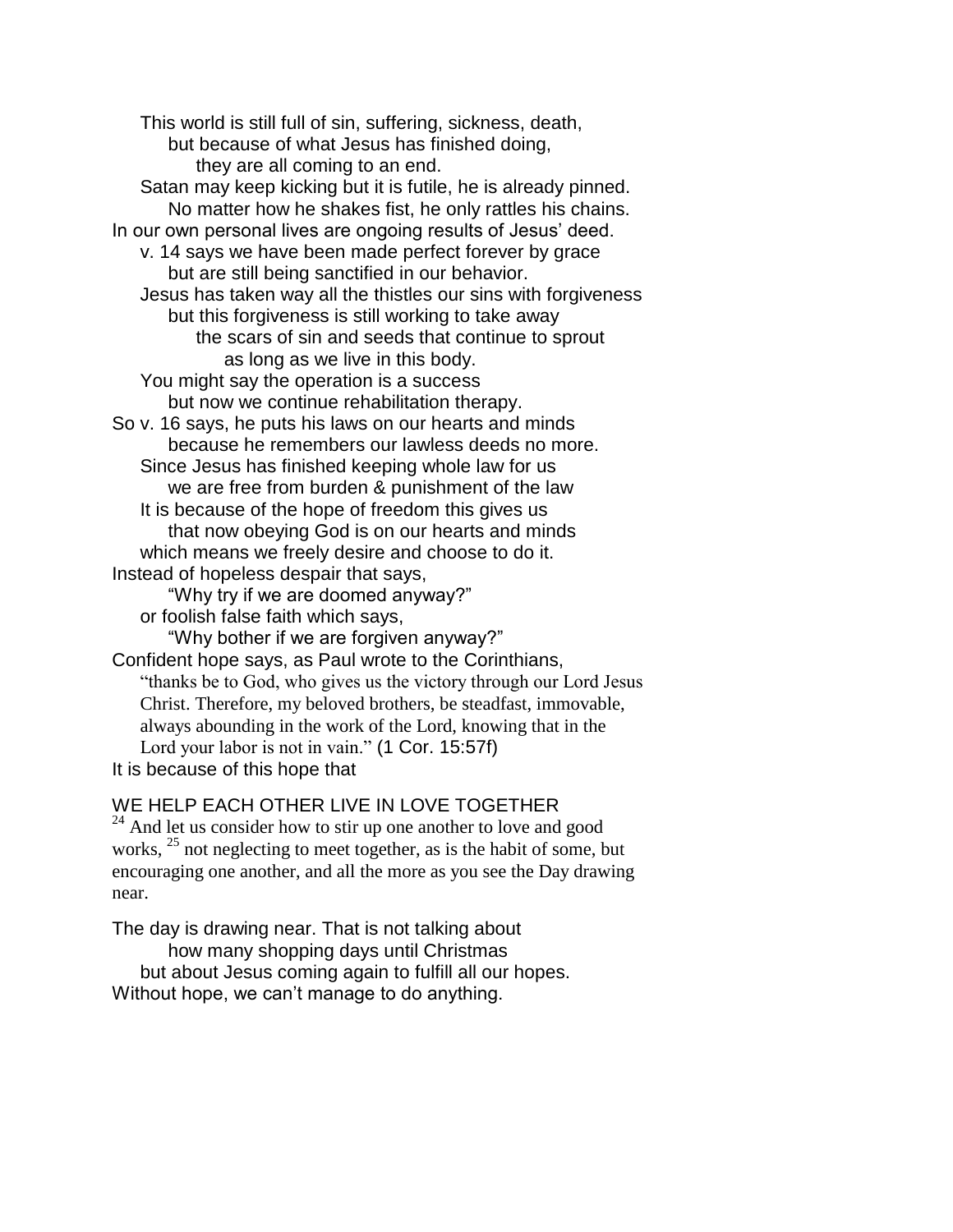When we have hope in God, it fuels energetic activity even more productive than putting up Christmas lights in mid November. Having plan & to-do list helps make activity productive, not just running in circles. Take out spiritual life plan if you brought it with you. If not, take one from end of pew & pen from rack in pew. One things we do is stir one another up, encourage each other. Who do you know that can use encouragement and reminder of hope we have? How often do you yourself benefit from encouragement? Make note of how you plan to be involved in fellowship. Beside those who can use encouragement there are those who don't yet realize the hope we have because of what Jesus has done for us. How many people do you know that you might hope would learn more about this, maybe through you. Few weeks ago we considered importance of proclaiming God above all things. Make note of who you can plan to witness to. An important part of our witness is the way we live our life. Few weeks ago we considered importance of loving God above all thing and how this leads to our loving others. v. 24 says we are to stir up one another to love. Our sanctification therapy is still work in progress. How does our relationship with others need strengthening? Make note of how you plan to grow in Christian behavior. One part of our behavior that flows from hope in God is service. v. 24 goes on: stir up one another to good works. What works of service to others has God equipped and empowered you to do, knowing that your labor in the Lord is not in vain? Make note of what you plan to do in service to others. v. 25 says as we do this, we don't neglect to meet together. An important part of our hope is that we are not all alone and on our own but are in this together. Everyone who is part of a group has an important role in guiding, suggesting, supervising or supporting. As part of the group of this church, how is God giving you abilities and opportunities to be a positive influence? as voter, maybe teacher, board member,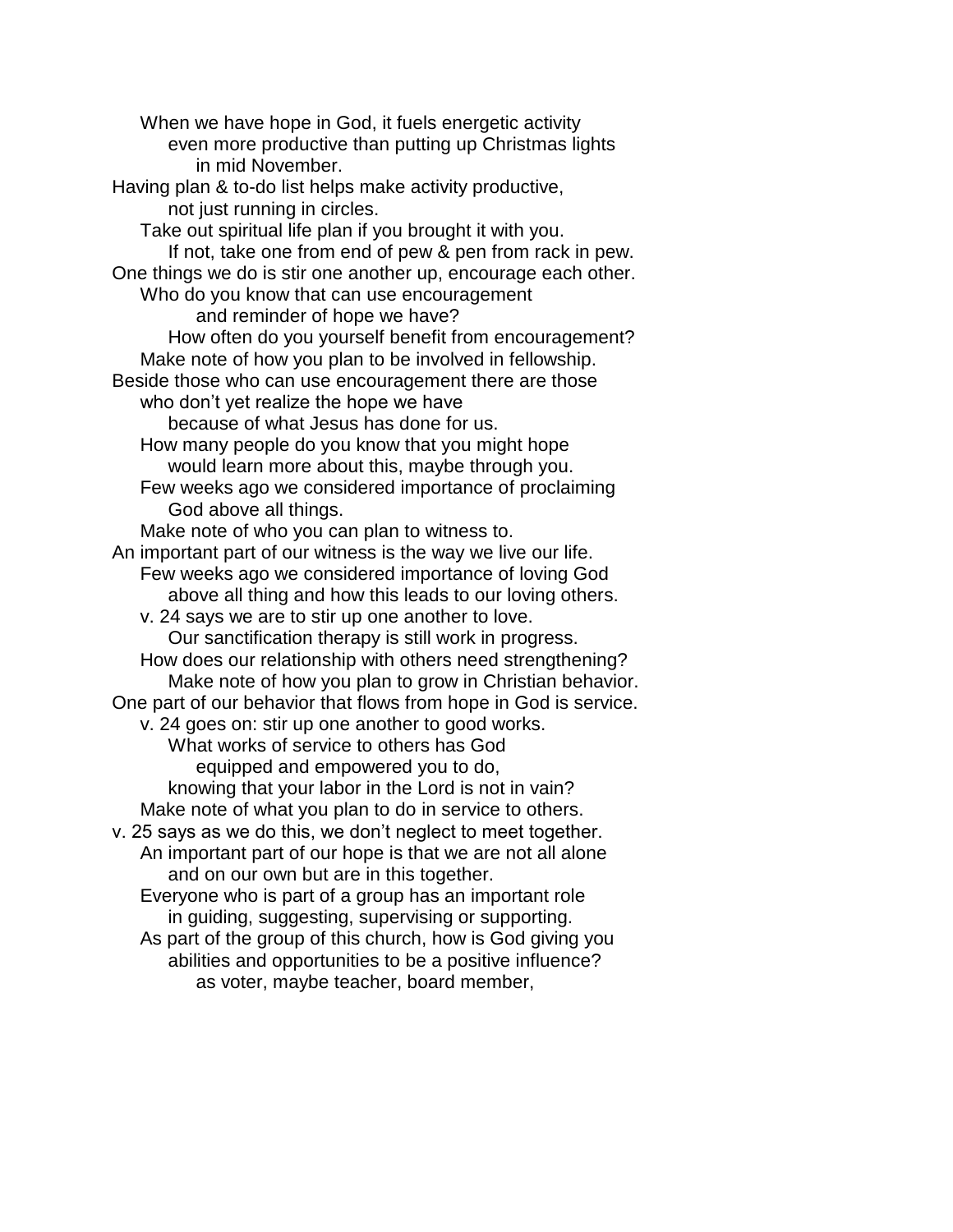leader in society, organizer of new activity. Make note of how you can be involved in leadership. It would be easy to be thinking already,

"I don't know if I can really hope to do this."

We can't - if we are putting our hope in ourselves. This is why we need to hope in God above all things.

We can't base our confidence on any promises we make but…

WE HOLD ON TO GOD'S FAITHFUL PROMISES

<sup>19</sup> Therefore, brothers, since we have confidence to enter the holy places by the blood of Jesus,  $20$  by the new and living way that he opened for us through the curtain, that is, through his flesh,  $21$  and since we have a great priest over the house of God,  $^{22}$  let us draw near with a true heart in full assurance of faith, with our hearts sprinkled clean from an evil conscience and our bodies washed with pure water.  $23$  Let us hold fast the confession of our hope without wavering, for he who promised is faithful.

Other readings for today call for endurance through troubles. Jesus says, He who endures to the end will be saved.

For us to stand firm, we need a firm place to stand. We have a solid place to stand: the promises of God.

Children who grow up in tough neighborhoods too often end up with no hope.

what can make all the difference is having a home to go to where they are safe, secure, loved and provided for.

In this world, we live in a tough neighborhood. But we have a safe house here, the house of God. Text pictures temple of God in O.T., where God revealed his presence in the holy of holies, behind a curtain which only the high priest could enter once a year while sprinkling blood of a special sacrifice. He did this with fear and trembling.

But Jesus, by sacrifice of his own blood

has opened this curtain wide open for us to come with bold confidence to our powerful, loving God.

In your house, you surely treat your guests well,

you might get drink or snack for them from refrigerator. but special people have refrigerator privileges,

that is, they are not just guest, they belong there.

We have refrigerator privileges in God's house.